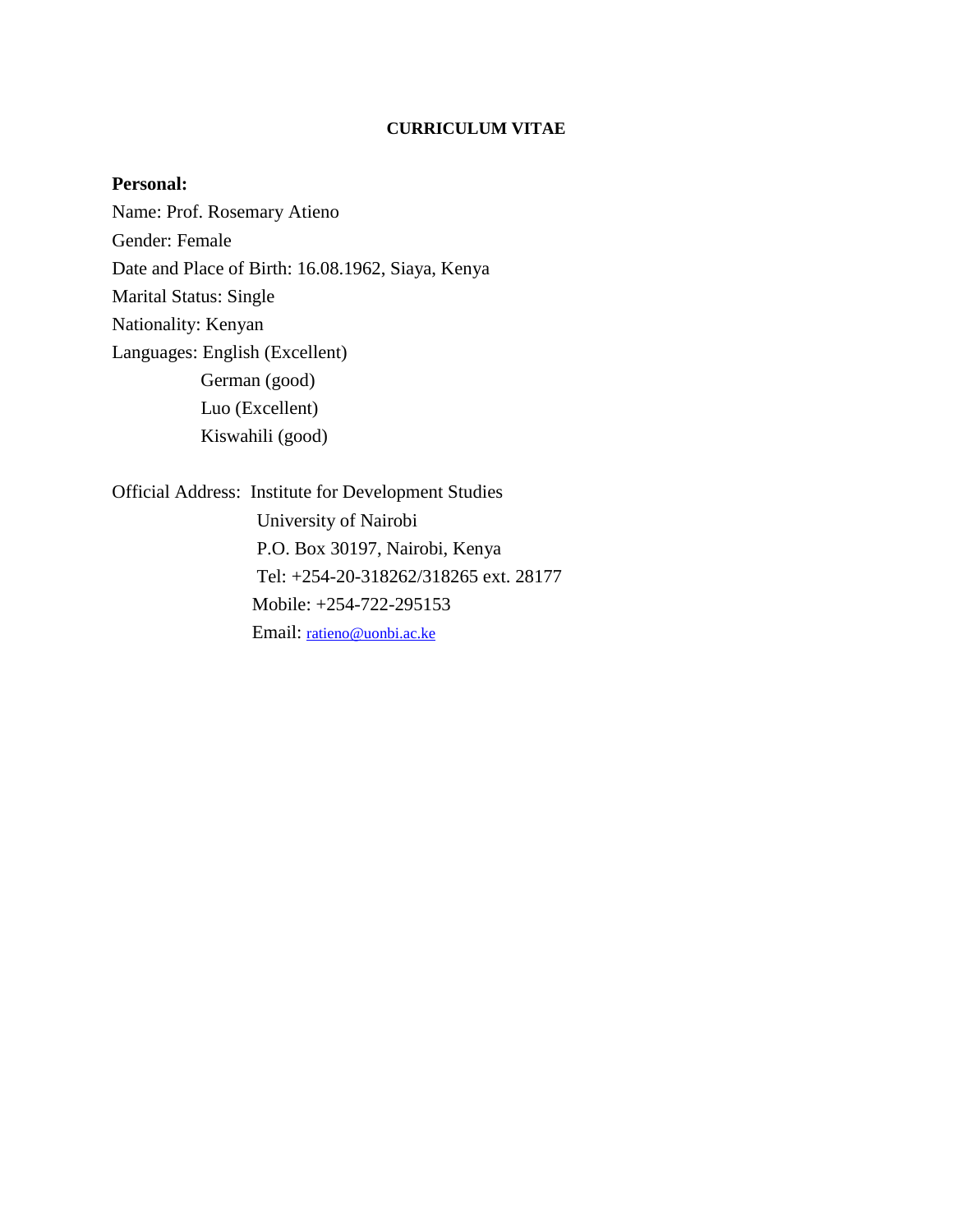#### **Summary**

Rosemary Atieno is Associate Professor at the Institute for Development Studies (IDS), University of Nairobi in Kenya. She holds a B.A. (First Class Honours) and M.A. (Economics) from the University of Nairobi, and PhD. in Agricultural Economics from University of Giessen in Germany. Her area of research is Development Economics, focussing on labour market dynamics and gender aspects of labour market participation, agro-industry linkages and agribusiness development, microfinance and development, and socio-economic development. She has consulted for a number of national and international organisations like the Ministry of Planning and National Development, Ministry of Labour, Ministry of Gender, Children and Social Development in Kenya, United Nations Development Programme, International Labour Organisation, United Nations Industrial Development Organisation, United Nations Research Institute for Social Development, United Nations Economic Commission for Africa, World Institute for Development Economics Research, African Development Bank, UN-Habitat and the World Bank among others. She is a member of African Economic Research Consortium (AERC) research network and the international Association for International Feminist Economics (IAFFE). She has coordinated to successful completion, major collaborative research projects and has conducted research within the East and Southern Africa regions. She has a number of publications and has presented papers at numerous international conferences. Prof. Atieno has also been a reviewer for academic publications and evaluator for programmes and projects. She is an external examiner in a number of universities and has been a visiting scholar at leading universities.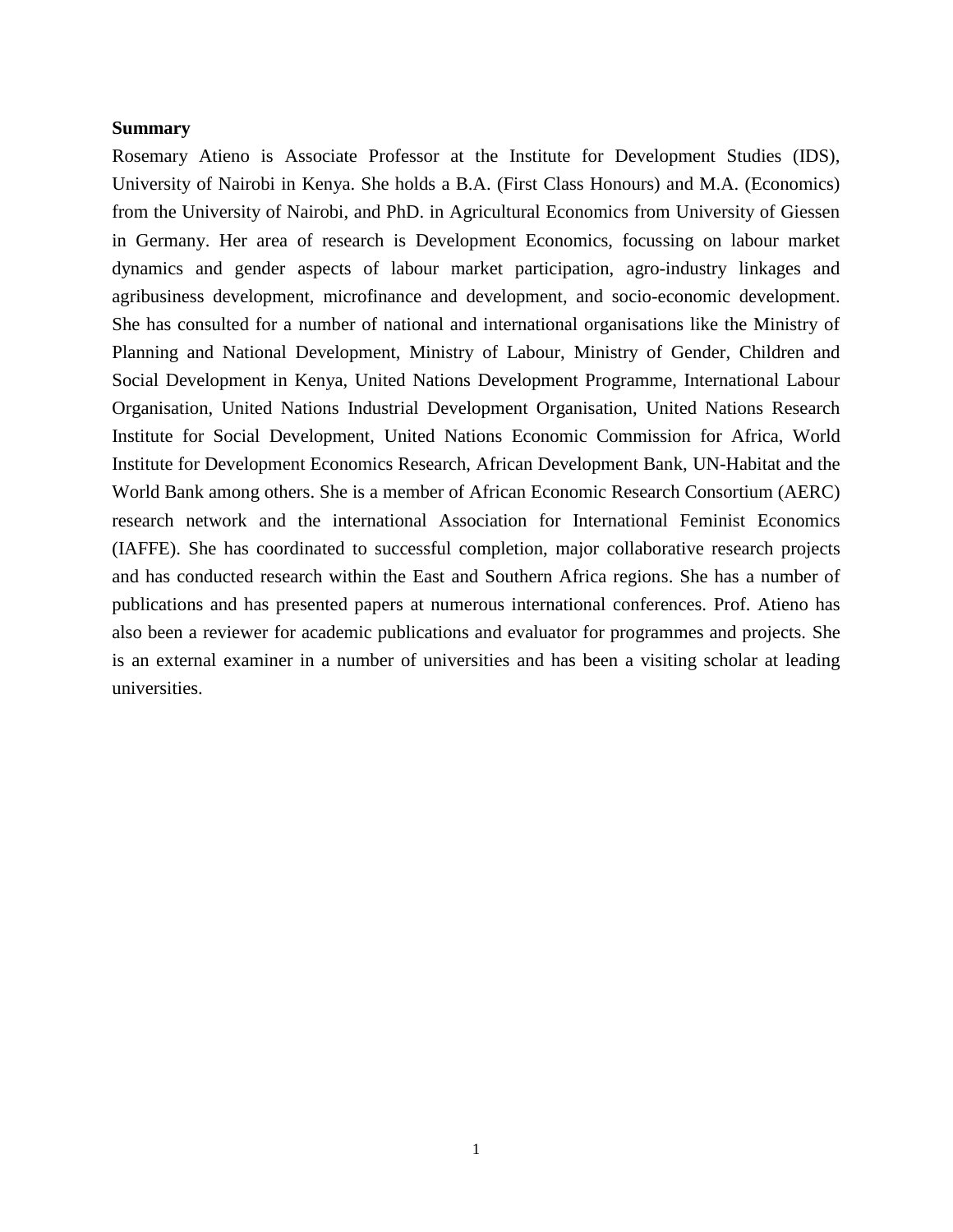# **1. EDUCATIONAL BACKGROUND AND TRAINING**

## **Education**

**1991-1994**: Ph.D. studies in Agricultural Economics at the University of Giessen, Germany. The Research topic: "**Institutional Credit Lending Policies and the Efficiency of Resource Use among Small Scale Farmers in Kenya**".

**November 1994**: Qualified and awarded the degree: "Ph.D. in Agricultural Economics" at the University of Giessen, Germany.

**1986-1988**: Studied for Master of Arts in Economics at the University of Nairobi, Kenya.

**1988**: Qualified with Master of Arts (Economics) from the University of Nairobi, Kenya.

**1983-1986**: Studied for Bachelor of Arts (Majoring in Economics), at the University of Nairobi, Kenya.

**1986**: Qualified with Bachelor of Arts (First Class Honours) in Economics from the University of Nairobi, Kenya.

**1980-1981**: High School Education at Lwak Girls High School. Qualified with the Kenya Advanced Certificate of Education (K.A.C.E.) in 1981.

**1976-1979**: Secondary School Education at St. Andrews' High School. Qualified with the East African Certificate of Education (E.A.C.E.) in 1979.

**1969-1975**: Primary School Education at Sijimbo Primary School. Qualified with the Certificate of Primary Education (C.P.E.) in 1975.

## **Special Courses and Trainings**

**2005:** Two-week Course on Spatial Planning and Natural Resource management at the Institute for Technology in the Tropics, University of Applied Sciences Cologne, Germany.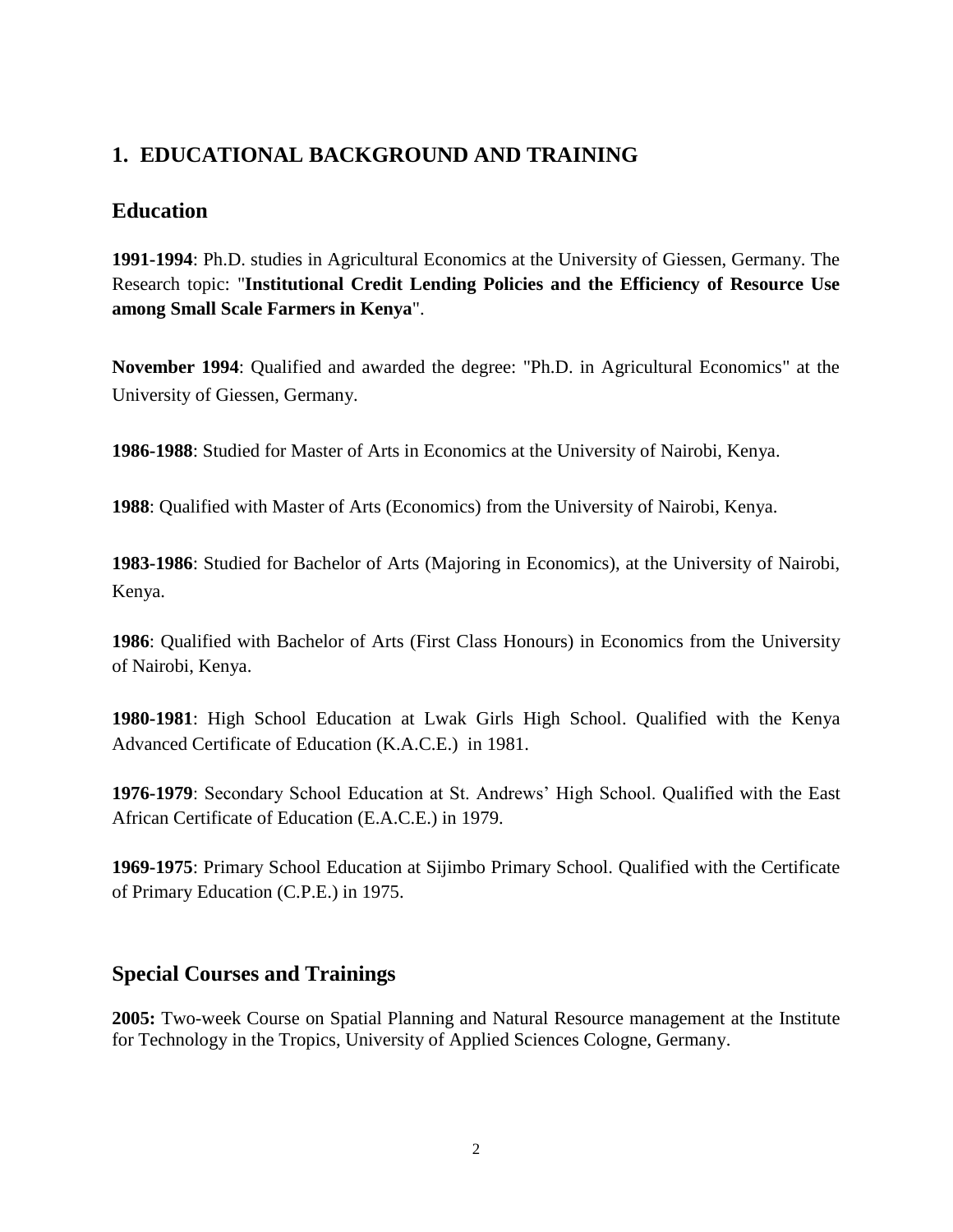**2005:** One-week Course on Geographical Information System (GIS) technique for Environmental Economists, at the Free University of Amsterdam, under Poverty Employment and Environmental Management (PREM) project.

**2003:** Two-week Technical Workshop on Exploratory Data Analysis in Nairobi, organised by the African Economic Research Consortium (AERC).

**1997**: One-week Regional Training of Trainers Workshop on Institutional Reform for Sustainable Natural Resource Management, by the Economic Development Institute of the World Bank in Akosombo, Ghana.

**1996**: Four-week "Training of Trainers Workshop" as a resource person on Gender Planning in Agriculture and Natural Resources at Egerton University, Kenya.

**1992**: Three-week computer course on the applications of SPSS at the University of Giessen, in Germany.

**1989**: Six-week course in Agricultural Policy Analysis organised by Harvard Institute for International Development at Egerton University in Kenya.

#### **Computer Literacy**

Competent in the use of the following computer packages: SPSS, STATA, Excel, Microsoft Word.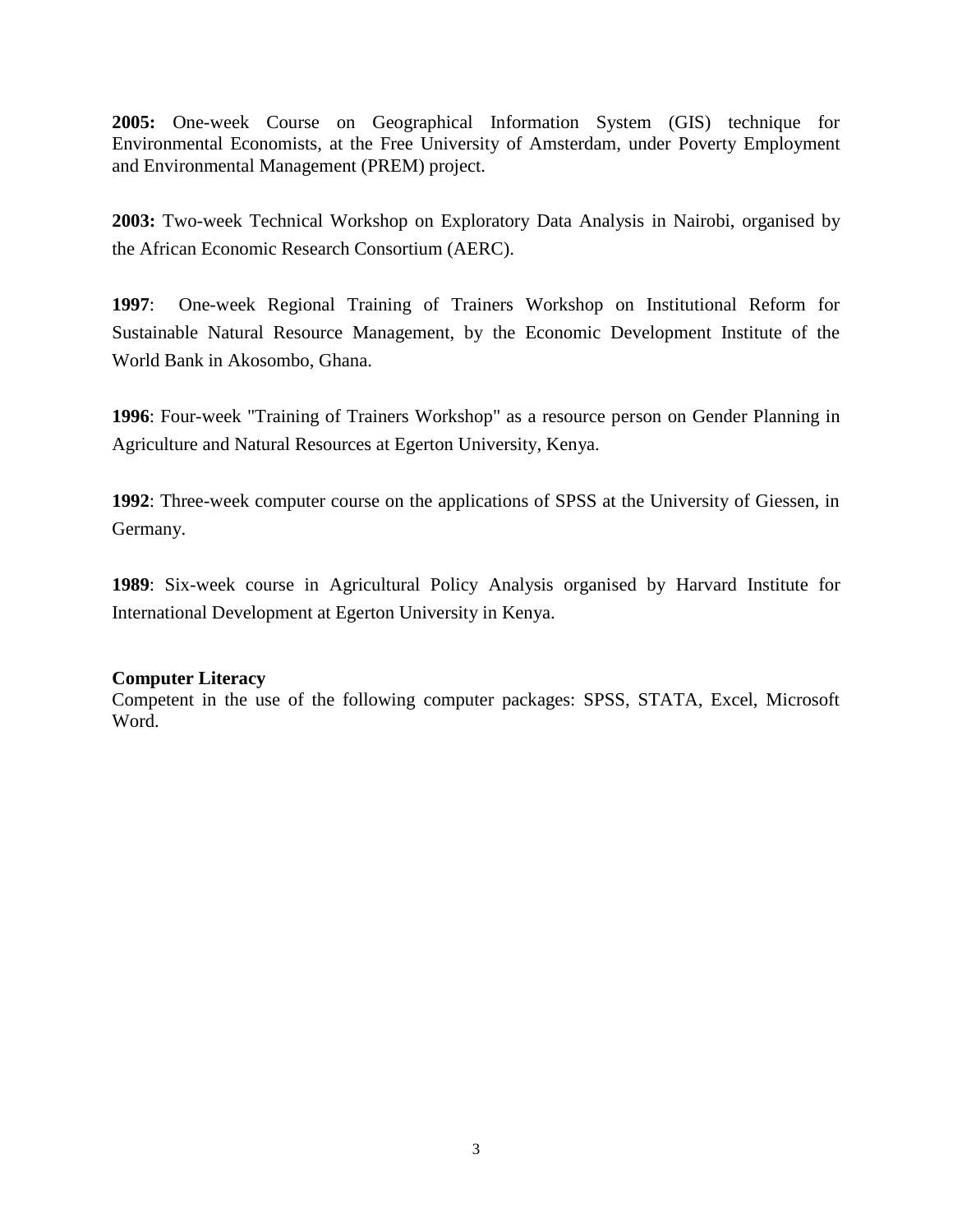# **2. WORK EXPERIENCE**

### **Current Employment:**

**March 2011 to date:** Associate Research Professor, Institute for Development Studies, University of Nairobi, Kenya.

**2002 to 2011:** Senior Research Fellow, Institute for Development Studies, University of Nairobi, Kenya.

**1997- 2002:** Research Fellow, Institute for Development Studies, University of Nairobi, Kenya.

### *Institutional Responsibilities:*

**2010 to date:** IDS examinations officer

**2006 to date:** IDS Representative to the University Senate.

**2006-2010:** IDS Seminars and publications coordinator.

**2000-2003:** Teaching Co-ordinator: Fundamentals of Development and its Application to Kenya. Responsible for the coordination and teaching of this core course in all the faculties of the university where it is offered by the Institute for Development Studies.

**2003-2004:** Representing Director IDS, at the Joint Admissions Board (JAB) of public universities in Kenya.

#### **1988-1997:**

Lecturer in Economics at Egerton University, Kenya.

## *Institutional Responsibilities and Contributions:*

**1996-1997**: Chair, Department of Economics, Egerton University, Kenya. This involved the overall administrative coordination and running of the academic programmes within the department as well as executing university policy. As head of department, initiated the development of curriculum for a Master of Arts in Economics programme to be started at the Department of Economics, Egerton University.

**1995-97:** Member of the Faculty of Arts and Social Sciences Postgraduate Committee, Egerton University.

**1996-97:** Member of the University Senate, Egerton University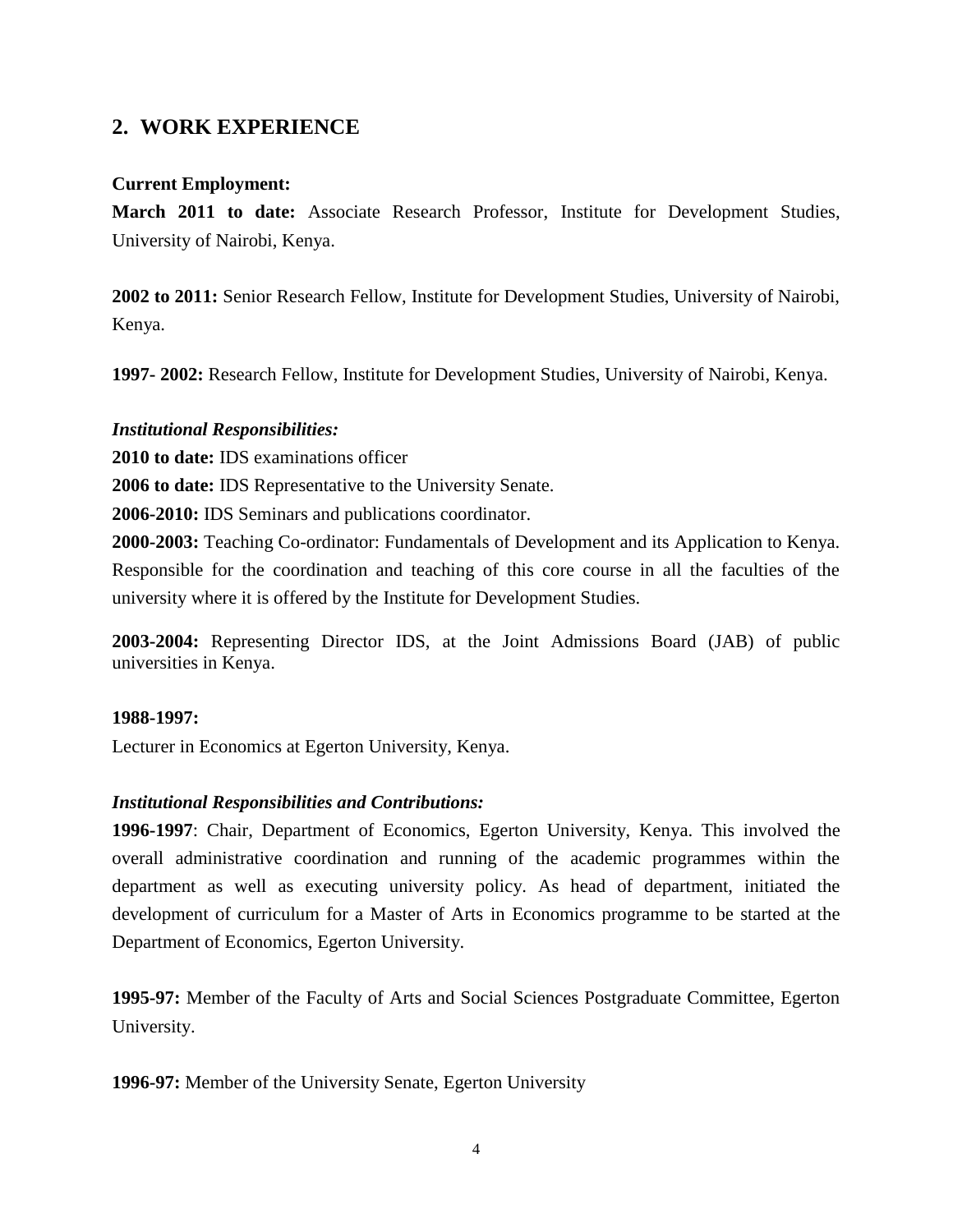**1996-97:** Member of Egerton University Faculty of Arts and Social Sciences Management Committee.

#### **1986**:

Evaluator, Nairobi City Commission, evaluating applications for a housing estate in Nairobi, and recommending applicants for allocation based on their socio-economic status.

#### **1982-1983:**

Teacher, Sega Girls' Secondary School, in Siaya District, Kenya.

## **Other Academic Contributions**

**September 2010-April 2011:** Coordinated the conceptualisation and implementation of faculty research and thesis dissemination programmes for the Collaborative Masters in Agricultural and Applied Economics (CMAAE) programme of the African Economic Research Consortium (AERC).

**2007 to date:** Member of the panel for the pre-selection of PhD candidates for scholarships by the German Academic Exchange Services (DAAD) in Kenya.

**2006-2007:** External evaluator of project proposals for the NUFU programme of the Norwegian Centre for International Cooperation in Higher Education. This is a collaborative programme between institutions of higher education and research (mainly universities) in Norway and similar institutions in the south.

**Since 2004 to date:** Reviewer for the journal: *Regional Development Studies*

**2000-2007:** External reviewer for the journal: *Eastern African Social Sciences Research Review.*

**June 1996:** Participated in a Subject Specialist Workshop organised by the African Economic Research Consortium (AERC) to refine the existing course outlines and readings for specific subjects taught in its Collaborative M.A. Programme in Economics for Anglophone African countries, and evaluate approaches used in the teaching of the subjects. Participated in evaluating the Agricultural Economics subject course outline.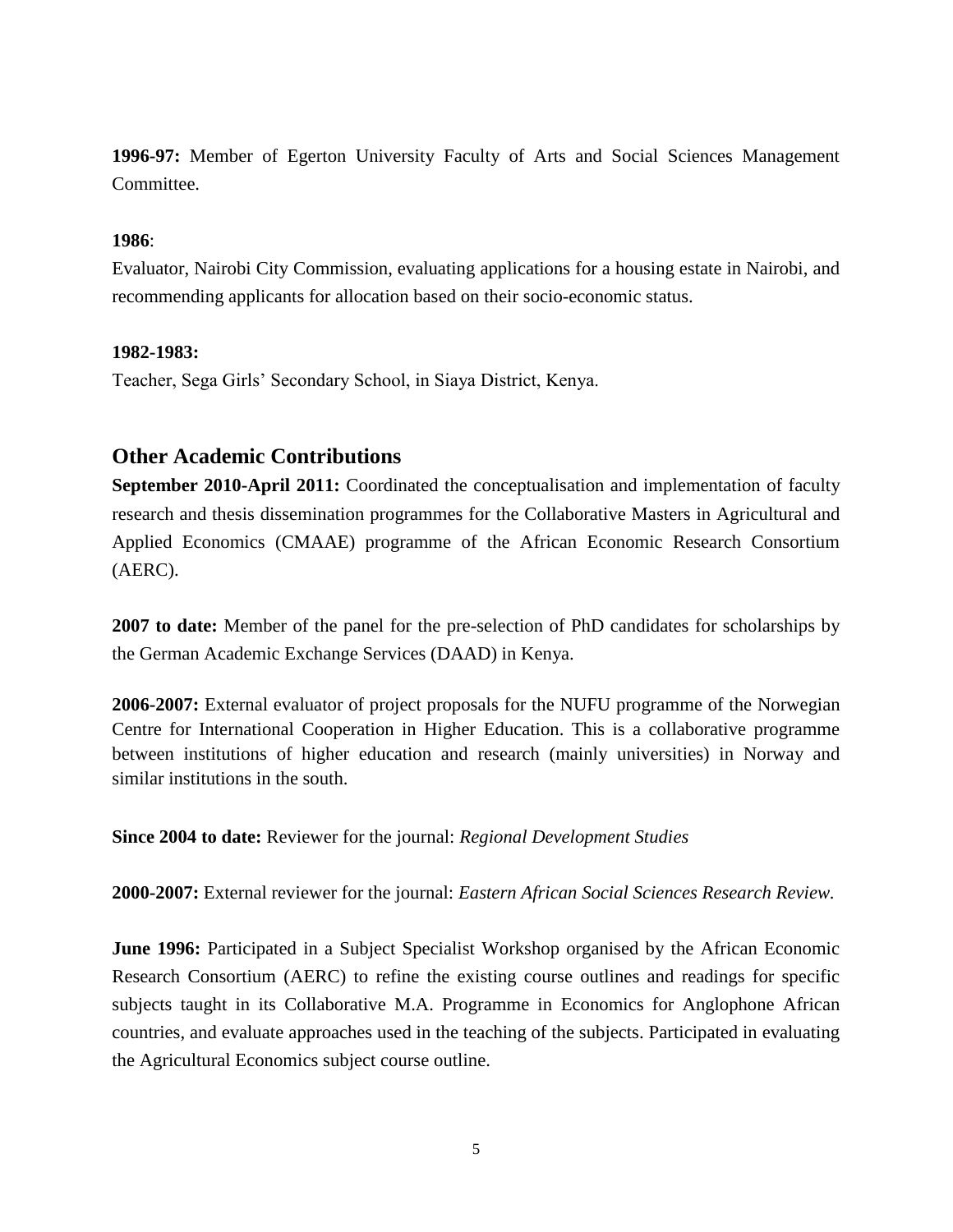**1996-1997:** A member of the Committee on Professional and Institutional Development of the Regional Collaborative M.A. Programme in Economics run by the African Economic Research Consortium (AERC) whose responsibility is to identify and deliberate on issues, which strengthen AERC's programmes and its collaborating institutions.

**1996-1997:** A member of the Academic Board of the African Economic Research Consortium (AERC), whose main responsibility was to oversee the development and running of the Regional Collaborative M.A. Programme in Economics.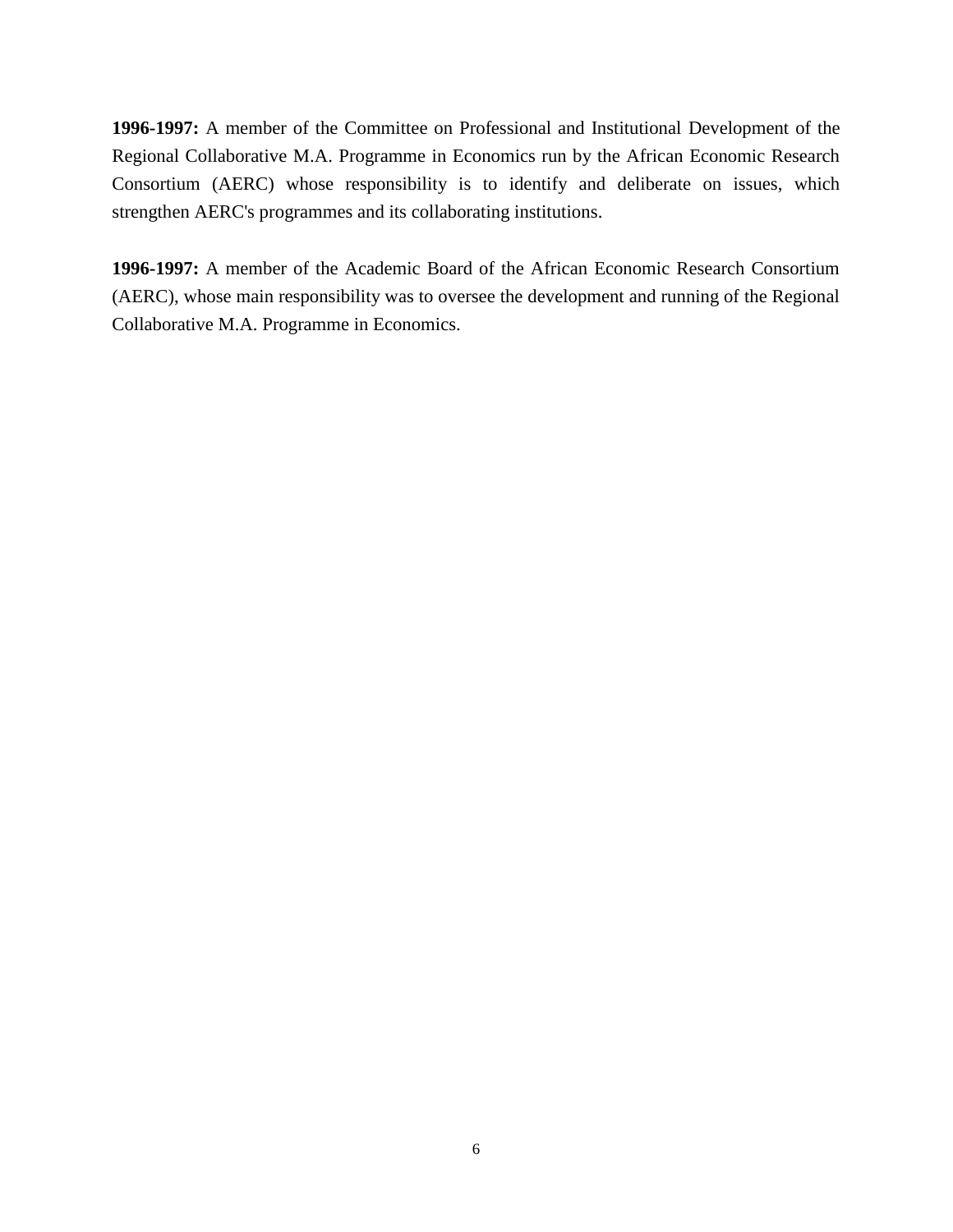### **ACADEMIC FELLOWSHIPS**

**July-August 2012:** Visiting Scholar, Institute for Agricultural Policy and Market Research, University of Giessen, Germany.

**June –July 2008:** Visiting Scholar, Institute for Agricultural and Social Economics in the Tropics and Subtropics, University of Hohenheim, Germany.

**January –March 2006:** Journal of African Economies Visiting Fellow, Centre for the Study of African Economies (CSAE), Department of Economics, University of Oxford, United Kingdom. Was the pioneer visiting fellow for this fellowship programme.

**February- March 2003:** Visiting Special Chair Lecturer, Institute for Development Policy and Management (IDPM), University of Antwerp, Belgium.

#### **October - December 1997:**

Visiting Scholar, Institute for Agricultural and Social Economics in the Tropics and Subtropics, University of Hohenheim, Germany.

## **3. RESEARCH EXPERIENCE**

## **Ongoing Research Projects:**

Innovative Approaches to Creating Opportunities and Incorporating Youth into Labour Markets in the East African Community. Research project supported by the International Development Research Centre

## **Commissioned Research Assignments**

**May – December 2012:** Value Addition in Agro processing firms in Kenya: A study for the Economic Commission For Africa's project on "Reaping the Benefits of Value Addition in Africa" background study for Economic Report on Africa 2013.

**February –October 2012:** Study on Growth with Equity: Informal Employment in Kenya. Study commissioned by the Internal Institute for Labour Studies (IILS).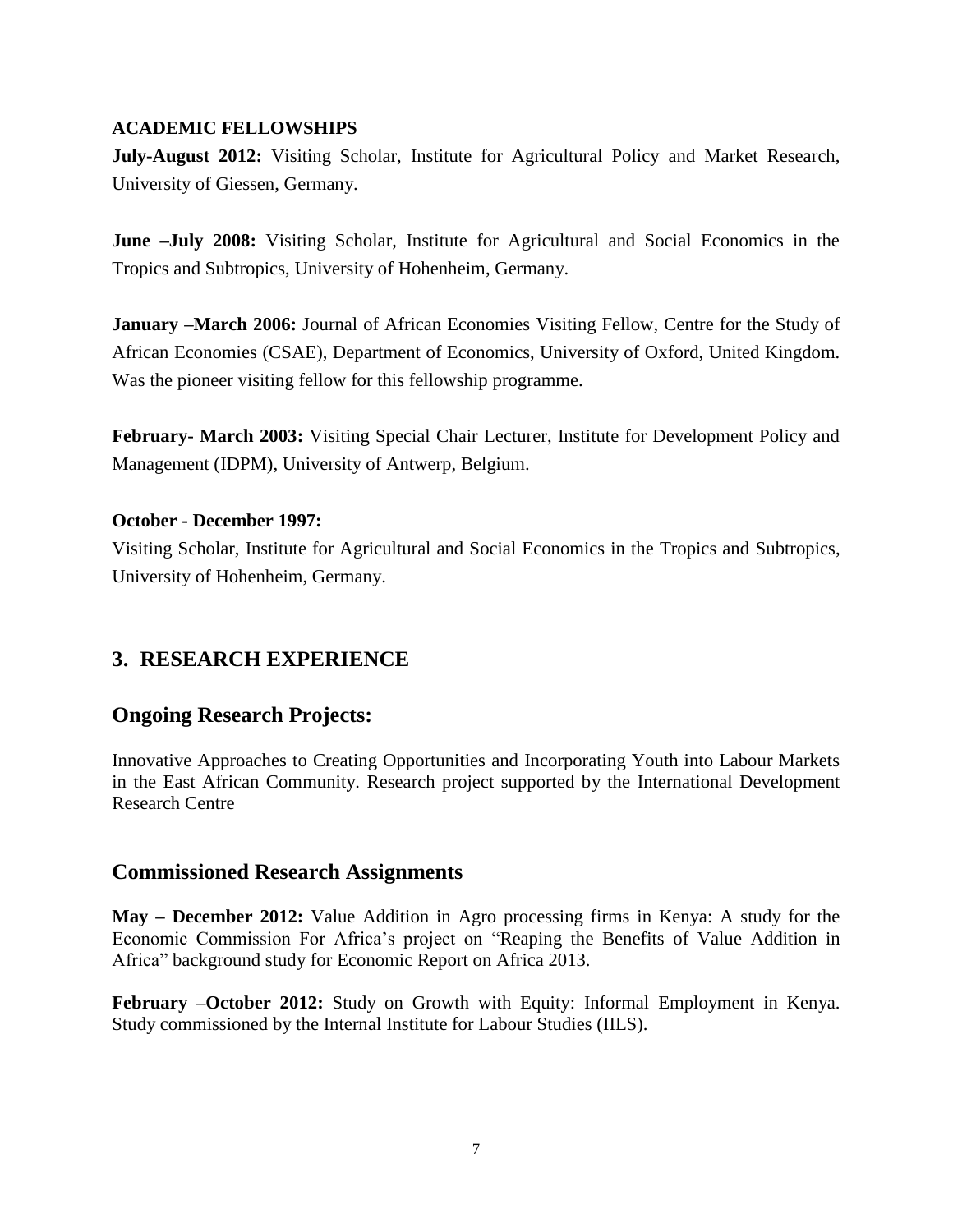**April–July 2012:** Preparation of the African Gender and Development Index report for Kenya. Project Commissioned by the Ministry of Gender, Children and Social Development, Republic of Kenya in collaboration with the Economic Commission for Africa.

**September–October 2011: "Women and Girls: Empowerment and Progress".** A chapter in The State of Kenya Population Report 2011. Project for the UNFPA and NCAPD.

**February-June 2010:** "*Reaching Rural Markets: Equity Building Society in Kenya".* An In-depth Study on Microfinance Institutions in Kenya for *"The African Success Stories Project",* of the World Bank. The study was supported by the Wold Bank.

**November 2009 – February 2010:** *"Promoting Agri-business for Africa's Prosperity: Kenyan Case Study"*. A study supported by the United Nations Industrial Development Organisation (UNIDO), Vienna.

**May-October 2009:** With Winnie V. Mitullah. "*Global Assessment of the Status of Women Empowerment and Gender Mainstreaming in Urban Governance"*, the case of Tanzania, Malawi and Zimbabwe. Research conducted for UN-HABITAT, Nairobi.

**June 2006 -June 2007:** With Dorothy McCormick, Patrick Alila and Alfred Ouma Shem. Market Research for Kenya Women Finance Trust to investigate and analyse the microfinance market environment and trends with respect to the providers of micro-finance services, products, and beneficiaries.

**July –September 2006:** Provided technical support to the African Economic Research Consortium (AERC) Collaborative Research Project on Reproductive Health, Institutions and Service Delivery.

**August-December 2005:** *"Improving Industrial Performance and Promotion of Employment in Eastern Africa in Agro-food Processing Sub-sector".* Research conducted for United Nations Industrial Development Organisation (UNIDO).

**September 2004-October 2005:** Team Leader, Preparation of the African Peer Review Mechanism Report, thematic group, *"Socio-Economic Development"*. A NEPAD self assessment initiative for Kenya. Final Report Submitted in September 2005.

**2002-2003:** Team Leader, Preparation of the 3rd Kenya Human Development Report under the theme: *"Participatory Governance for Human Development".* Commissioned by the United Nations Development Programme for the Government of Kenya. Report successfully completed and launched in March 2004.

**August-November 2003**: *"Africa Productive Capacity Initiative: From Vision to Action"*. With Dorothy McCormick and Joseph Onjala. Prepared for United Nations Industrial Development Organisation (UNIDO), for the Conference of the African Ministers of Industry (CAMI), in November 2003, Vienna.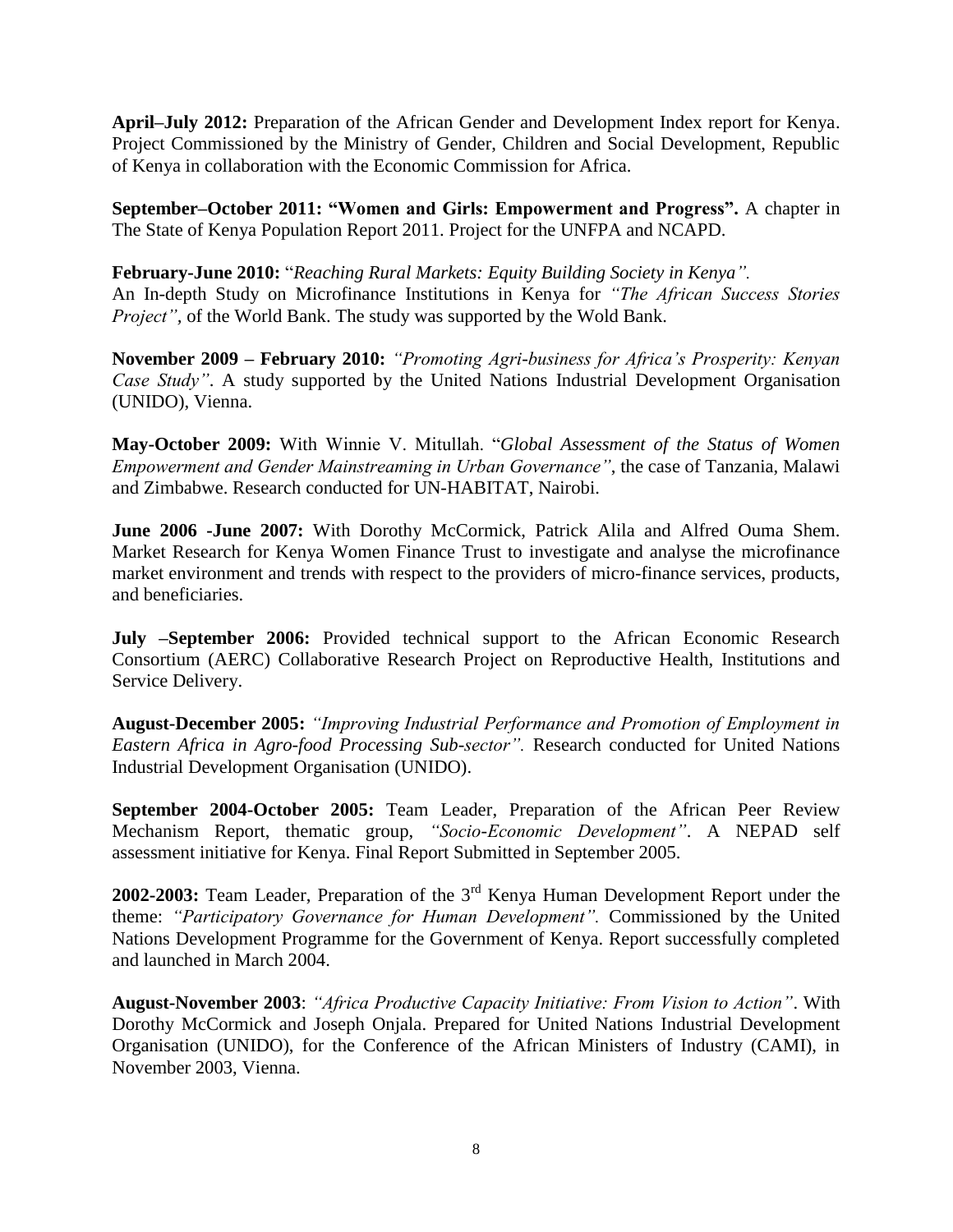**November 2002-February 2003:** *"Eastern Africa Productive Capacity Initiative: From Vision to Action"*. With Dorothy McCormick. Prepared for United Nations Industrial Development Organisation (UNIDO), for the Conference of the African Ministers of Industry (CAMI), February 2003.

**2001-2002:** Team Leader, Preparation of the 2<sup>nd</sup> Kenya Human Development Report 2001, under the theme of *"Addressing Social and Economic Disparities"*. Commissioned by the United Nations Development Programme for the Government of Kenya. Report successfully completed and launched in May 2002.

**1999-2000**: *"Investments in Agriculture and Rural Development in Kenya"*. A Study conducted for the International Labour Organisation (ILO) as part of the Investment-led Poverty Reducing Employment (IPRE) study, under Jobs for Africa-Poverty Reducing Employment Strategies (JFA-PRESA) programme, March 2000.

# **Completed Research Projects**

**May – December 2012:** Value Addition in Agro processing firms in Kenya: A study for the Economic Commission For Africa's project on "Reaping the Benefits of Value Addition in Africa" background study for Economic Report on Africa 2013.

**February –October 2012:** Study on Growth with Equity: Informal Sector in Kenya. Study commissioned by the Internal Institute for Labour Studies (IILS).

**March 2010 - September 2010:** Survey manager in the project: *"Delivering Services Indicators"*. A research Project by the African Economic Research Consortium (AERC), in Collaboration with the World Bank and the Hewlett Foundation, covering two African countries of Tanzania and Senegal.

**February-June 2010:** "*Reaching Rural Markets: Equity Building Society in Kenya".*

An In-depth Study on Microfinance Institutions in Kenya for *"The African Success Stories Project",* of the World Bank. The study was supported by the Wold Bank.

**November 2009 – February 2010:** *"Promoting Agri-business for Africa's Prosperity: Kenyan Case Study"*. A study supported by the United Nations Industrial Development Organisation (UNIDO), Vienna.

**March 2009 – February 2010:** *"Migration, Labour Markets and Development in West and North African Countries"*. A Research Project supported by the International Institute for Labour Studies (IILS), of the International Labour Organisation (ILO), Geneva. I was also the project coordinator.

**November 2008 – March 2010:** *"Financial Access and Microfinance Development"*. A Research project supported by the Centre for the Study of African Economies (CSAE), University of Oxford and the Central Bank of Kenya.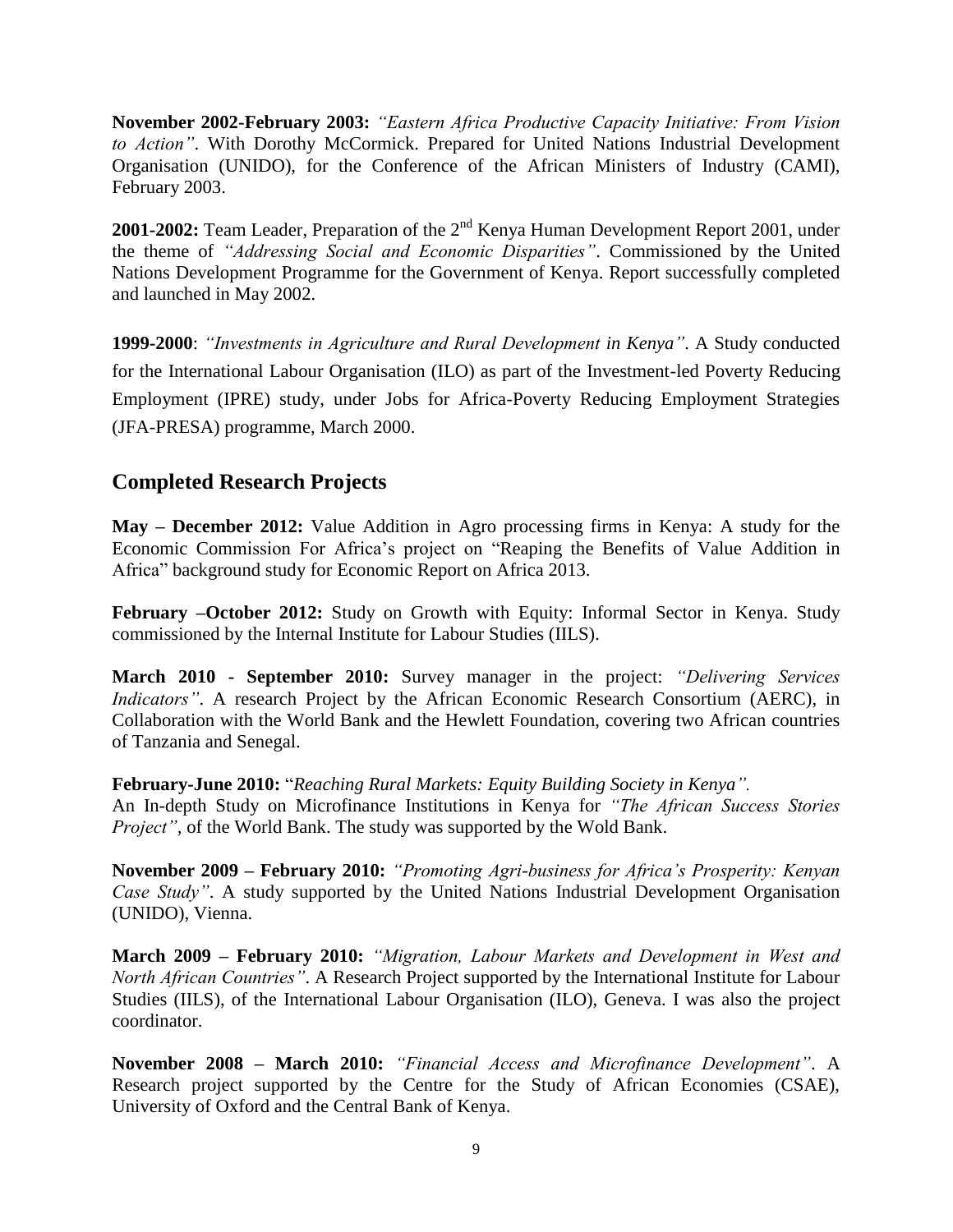**2007-2009:** *"Report on the Status of Pastoralism (ROSP) in Kenya"*. Research project in collaboration with, OXFAM, Kenya National Bureau of Statistics and the Arid Lands Resource Management Project. I was also the project coordinator.

**2007-2010:** *"Poverty Reduction and Policy Regimes: Organised Interests, Development Strategies and Social Policies"*. Research conducted for the United Nations Research Institute for Social Development (UNRISD).

**2005-2007:** *"Linkages Between Formal and Informal Financial Services: Contributions to the Development of Small Scale Clothing Enterprises in Kenya"*. Research Project under the African Clothing and Footwear Research Network.

**2005-2006:** *"Poverty, Income Distribution and Vulnerability: The Impact of Land Degradation and Tenure Security in Kenya"*. Research Project undertaken under the Poverty Reduction and Environment Management (PREM) programme, with Jane Kabubo-Mariara and Germano Mwabu of the Department of Economics, University of Nairobi, in Collaboration with the Institute for Environmental Studies, Free University Amsterdam.

**2002-2004:** *"Female Participation in the Labour Market: The Case of the Informal Sector in Kenya"*. Research project under the African Economic Research Consortium (AERC) thematic research. Final Report presented at the bi-annual research workshop, May 29-June 3 2004, Nairobi, Kenya. Final Report, submitted December 2004.

**2000-2003:** *"Social Policy in Development: An Analysis of Health, Water and Sanitation in East Africa"*. Research project within UNRISD's Research Area on *Social Policy in the Development Context*, Africa region component. Final Report Submitted to UNRISD in December 2004.

**1999-2001:** *"Rural Infrastructure and the Development of Private Trade in Kenya's Agricultural Sector".* A Research project financed by the Rockefeller Foundation, under the African Career Awards (ACA) programme.

**1999-2003:** *"Business Systems Study in Kenya's Manufacturing Sector"*. A Collaborative research project between the Institute for Development Studies, University of Nairobi and the Centre for Development Research Copenhagen, Denmark.

**1998-1999:** *"Facilitating the Accessibility of Small Scale Enterprises to Credit: An Empirical Assessment of Lending Policies by Formal and Informal Credit Institutions in Kenya"*. A research project under the African Economic Research Consortium (AERC) thematic research.

**1996-1997:** "*Multi-country Comparative Study of Private Enterprise Development in Africa*". Financed by International Centre for Economic Growth (ICEG), Centre for International Private Enterprise (CIPE), and the Overseas Development Administration (ODA). Carried out jointly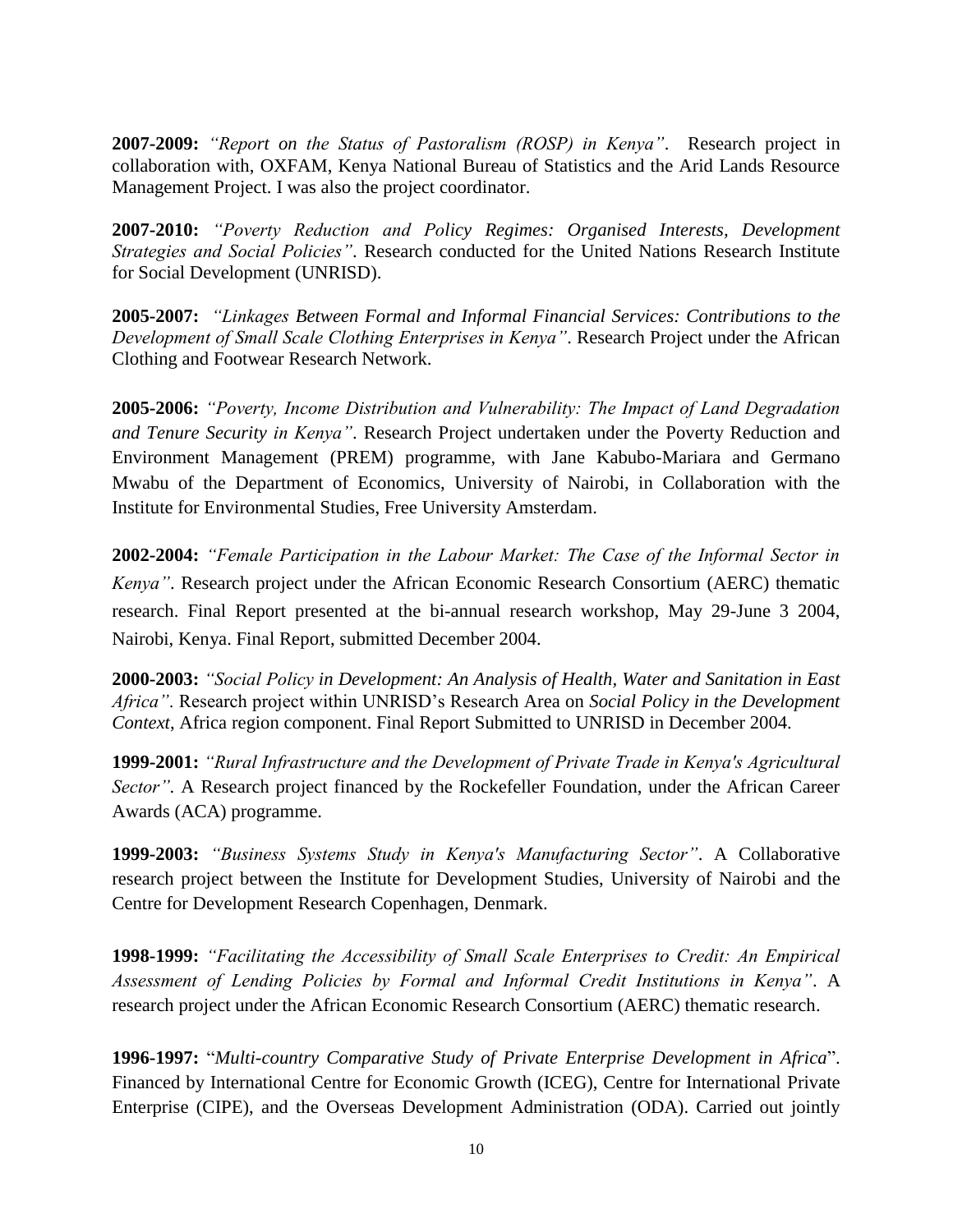with other researchers from the Institute for Development Studies, University of Nairobi, and Tanzania, Zimbabwe and Ghana.

**1992-1994:** "*Institutional Credit Lending Policies and the Efficiency of Resource Use Among Small Scale Farmers in Kenya*"*.* Research conducted to facilitate the writing of a Ph.D. thesis, at the University of Giessen, Germany.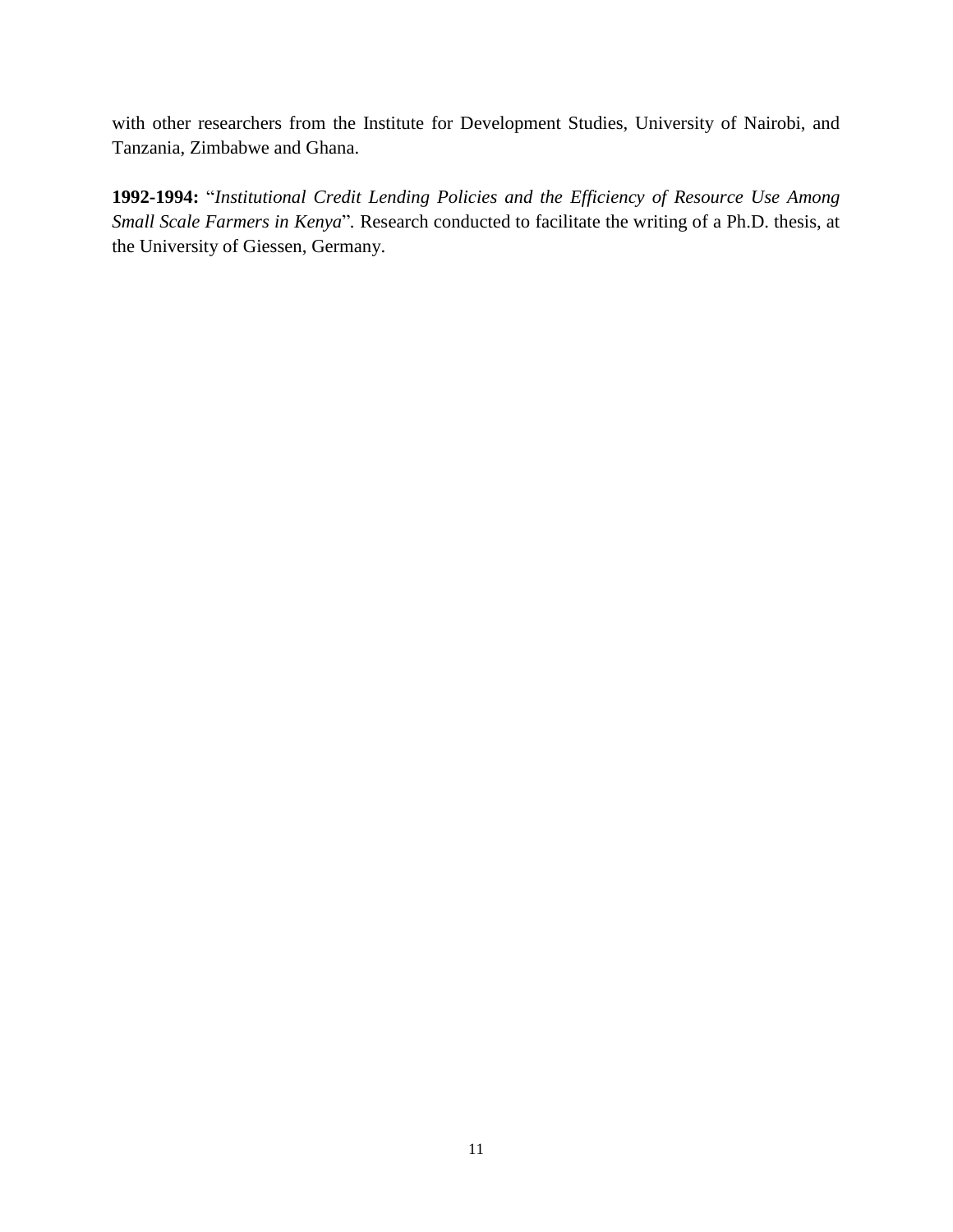## **4. PUBLICATIONS**

### **Books:**

1. Report on the Status of Pastoralists: Pastoral Populations. Co-authored with Mohamud Jama and Joseph Onjala. Institute for Development Studies, University of Nairobi.

### **Refereed Articles**

- 2. "Migration Labour Markets and Development: The Global Economic Crisis and its Impact on the Economy, Labour Markets, Migration and Development in North and West Africa". Co-authored with Winnie V. Mitullah. Working Paper, International Labour Organisation, Geneva, 2010. Available online at: [www.ilo.org/inst-migration.](http://www.ilo.org/inst-migration)
- 3. "Migration Labour Markets and Development: Inward Migration to North and West Africa". Co-authored with Winnie V. Mitullah. Working Paper, International Labour Organisation, Geneva, 2010. Available online at: [www.ilo.org/inst-migration.](http://www.ilo.org/migration)
- 4. "Poverty-environmental Links: The Impact of Soil and Water Conservation and Tenure Security on Household Welfare in Kenya" Co-authored with Kabubo-Mariara Jane, Vincent Linderhof, Gideon Kruseman, and Germano Mwabu in *Journal of Development and Agricultural Economics* Vol. 2(1), pp. 041-053, February, 2010, Available online at <http://www.academicjournals.org/JDAE>.
- 5. "Linkages, Access to Finance and the Performance of Small Scale Enterprises in Kenya". United Nations University (UNU)/WIDER Research Paper No. 2009/06.
- 6. "The Revitalisation of Kenya Cooperative Creameries (KCC): The Politics of Policy Reforms in the Dairy Sector in Kenya". With Karuti Kanyinga. Future Agricultures Working Paper*.* IDS, Sussex, Future Agricultures Consortium, 2007. www.future-agricultures.org.
- 7. "Household Welfare, Investment in Soil and Water Conservation and Tenure Security: Evidence from Kenya". With Jane Kabubo-Mariara, Vincent Linderhof, Gideon Kruseman, and Germano Mwabu. PREM Working Paper: PREM 06/06. www.prem-online.org, 2006.
- 8. "Gender, Education and Occupational Outcomes: Kenya's Informal Sector in the 1990s", with Francis Teal. GPRP-WP-050. http:/www.gprg.org, 2006. (Also published as book chapter, see 21 below).
- 9. "Female Participation in the Labour Market: The Case of the Informal Sector in Kenya" AERC Research Paper, number 157, 2006.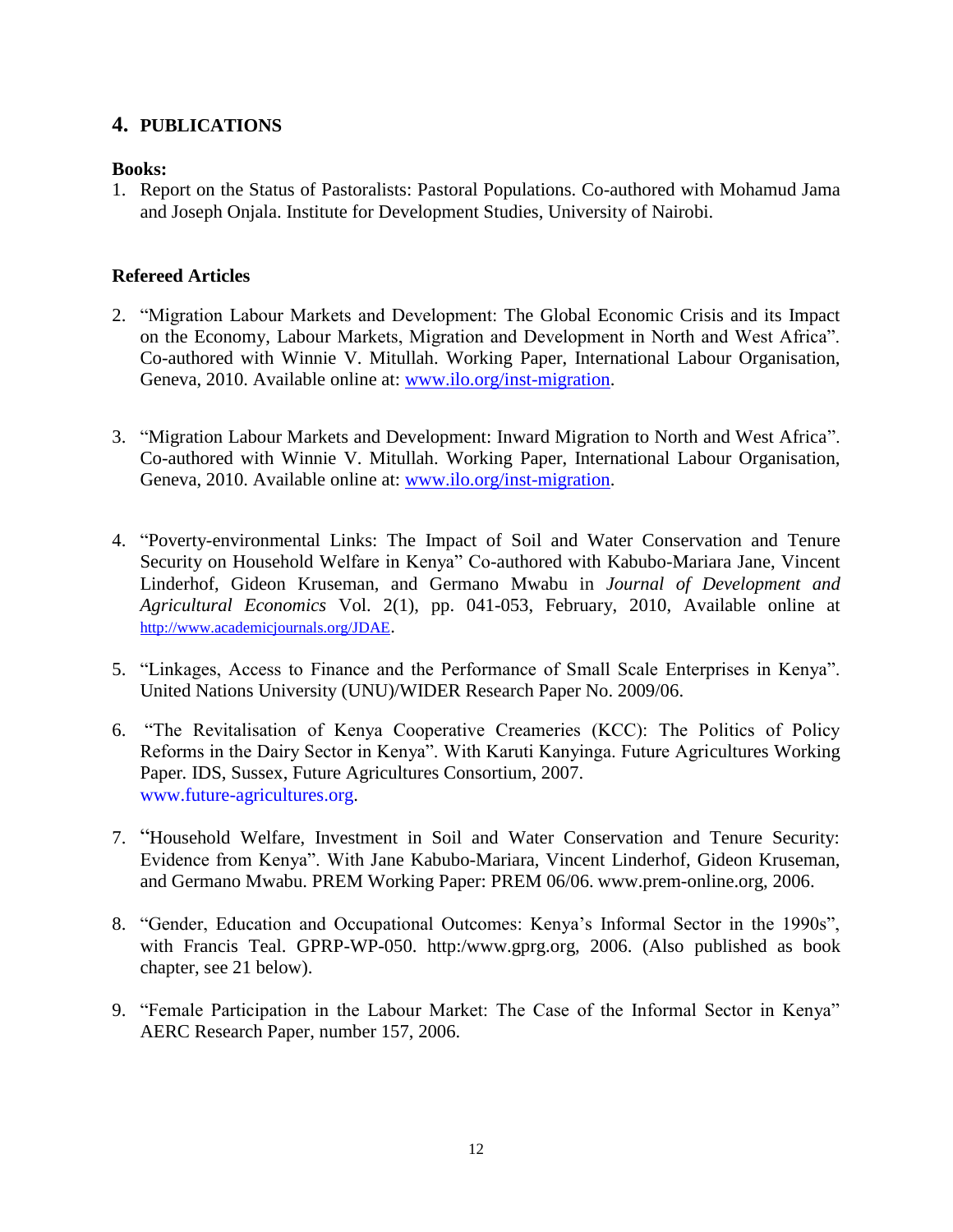- 10. "Towards an Understanding of the Business Systems in Kenya: The Concept and Research Issues in the Metal Products Sub-sector". With Benjamin Okech and Winnie Mitullah. IDS Working Paper Number 534, 2002.
- 11. "Formal and Informal Institutions' Lending Policies and Access to Credit by Small-Scale Enterprises in Kenya: An empirical Assessment". AERC Research Paper, number 111, 2001.
- 12. "Financial Dualism and Financial Sector Development in Low Income Countries". With Alfred Ouma Shem. In *Savings and Development*, Vol. 25, number 4/ 2001.
- 13. "Credit Rationing and Access to Credit: A Study of Formal and Informal Credit Institutions in Kenya". In *African Journal of Economic Policy*, Vol. 5, number 2, 1998.
- 14. "Lending Policies and the Use of Credit Funds among Small Scale Farmers in Kenya". In: *Savings and Development,* Vol. 22, number 2, 1998
- 15. "Determinants of Credit Demand by Smallholder Farmers in Kenya: An Empirical Analysis". In: *Der Tropen Landwirt, Journal of Agriculture in the Tropics and Subtropics, Vol. 98, April* 1997.
- 16. R. Atieno and R. Hayanga (1992) The Role of Women in Agricultural Food Production in Kenya: A Case Study of Siaya District. In: *Eastern African Social Sciences Research Review*, Vol. VIII No. 2, 1992.

#### **Book Chapters**

- 17. "Tenure Security and Ecosystem service provisioning in Kenya". Co-authored with Jane Kabubo-Mariara, Vincent Linderhof and Gideon Kruseman. In. van Beukering P.H., Papyrakis E. Bouma J. and Brouwer R (eds). Nature's Wealth. The Economics of Ecosystem Services and Poverty. Cambridge University Press 2013.
- 18. "Kenya". In. United Nations Industrial Development Strategy. Agribusiness for Africa's Prosperity, Country Case Studies. Working Paper September 2011.
- 19. "Women and Girls". In. National Coordinating Agency for Population and Development. State of Kenya Population 2011.
- 20. "Innovation and Financial Access: The Role of M-pesa". Co-authored with Dulacha Barako and Crispin Bokea. In. Adam C., Collier P. And N. Ndungu (eds.). Kenya: Policies for Prosperity. Oxford University Press, 2010.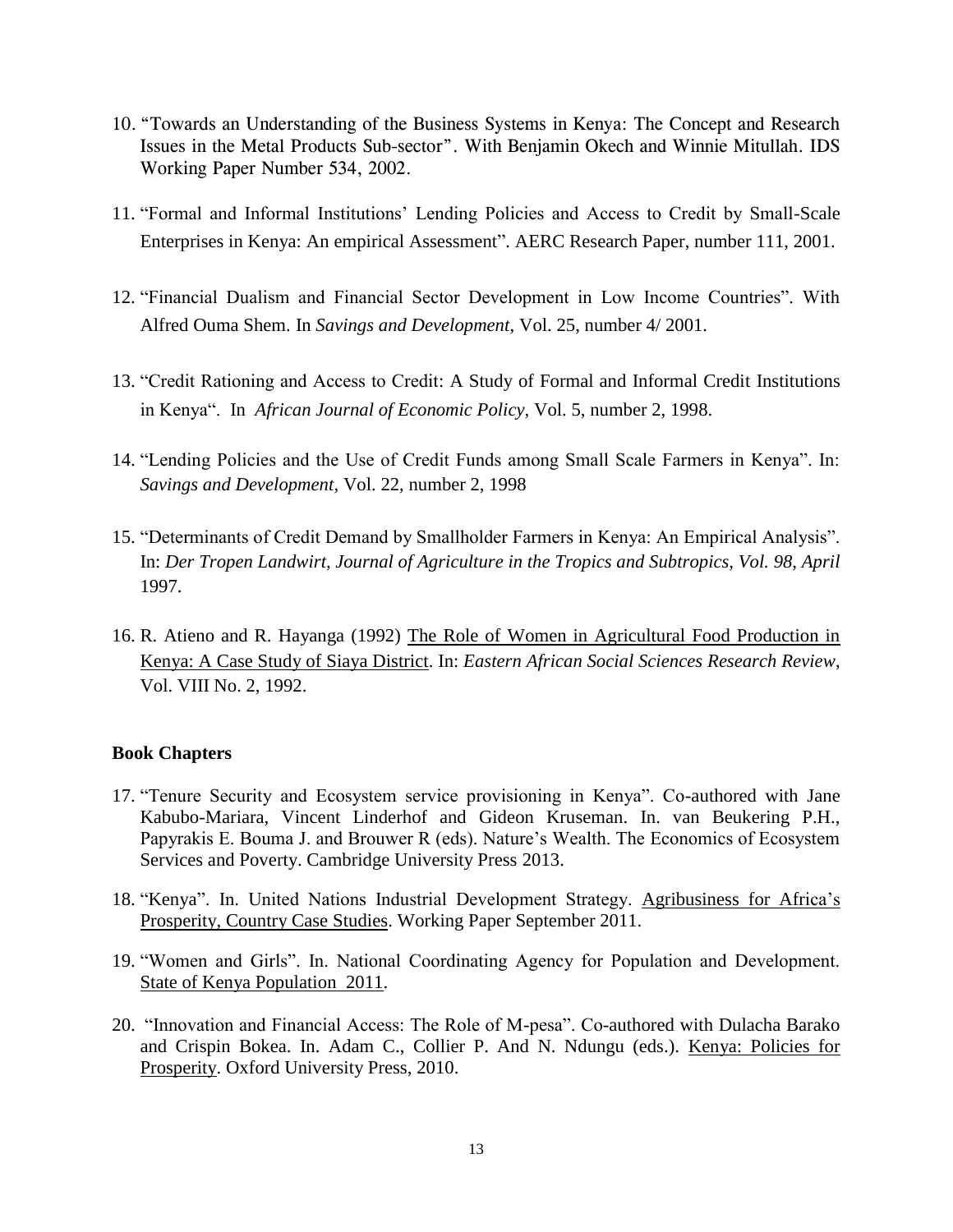- 21. "Do Think Tanks Benefit from APRM Work? Kenya's Experience". Co-authored with M. Jama and J. Onjala. In. Grudz S. (ed.) Grappling with Governance: Perspectives on the African Peer Review Mechanism, SAIIA Occasional Paper No. 16, December 2008, (Also published as book chapter). Fanele and SAIIA 2010.
- 22. "Financial Services and the Performance of Micro and Small Scale Clothing Enterprises in Kenya". In. McCormick D., J.O. Kuzilwa and T. Gebre-Egeziabher (eds). Industrialising Africa in the Era of Globalisation: Challenges to Clothing and Footwear. University of Nairobi Press, 2009.
- 23. "Institutional Arrangements and the Performance of Small-Scale Clothing Enterprises in Kenya: Enhancing their role in Growth, Employment and Poverty Reduction". In. Wohlmuth K., R.A. Alabi, A. Gutowski, P. Burger, A.Jerome, Knedlik, M.Meine and T.Urban (eds). New Growth and Poverty Alleviation Strategies for Africa-Institutional and Local Perspectives. African Development Perspectives Yearbook Volume 13 (2009).
- 24. "Gender, Education and Occupational Outcomes: Kenya's Informal Sector in the 1990s", with Francis Teal. In. Dalia Dey (ed). Informal Sector in a Globalised Era. Icfai University Press 2007.
- 25. "Linkages and Business Competition in Kenya's Metal Products Sub sector". In. McCormick, D., P.O. Alila and M. Omosa (eds). Business in Kenya: Institutions and Interactions. University of Nairobi Press 2007.
- 26. "The Financial System". In. McCormick D., P.O. Alila and M. Omosa (eds). Business in Kenya: Institutions and Interactions. University of Nairobi Press 2007.
- 27. "The Role of Social Policy in Development: Health, Water and Sanitation in East Africa". Co-authored with Alfred O. Shem. In. Adesina J. (ed). Social Policy in Sub-saharan African Context: In search of an Inclusive Development, UNRISD and Palgrave 2007.
- 28. "Small Scale Enterprises in Kenya. How Important is Access to Credit?" In. Wohlmuth K., A. Gutowski, T. Knedlik, M. Meine and S. Pitamber (eds.). African Entrepreneurship and Private Sector Development. Africa Development Perspectives Yearbook 2002/2003. LIT Verlag Munster, 2004.
- 29. "Linkages between Small and Large Firms in the Kenyan Food Processing Sector" with Dorothy McCormick. In Van Dijk M.P. and H. Sandee (eds). Innovation and Small Enterprises in the Third World. Edward Elgar Publishing, 2002.
- 30. "Achievements and Constraints of Structural Adjustments on the Micro-Economy in Africa: Perspectives of Small Entrepreneurs and Farmers". With Patrick Alila. In: Micro-economies and structural adjustment in Africa-experiences and prospects of small businesses and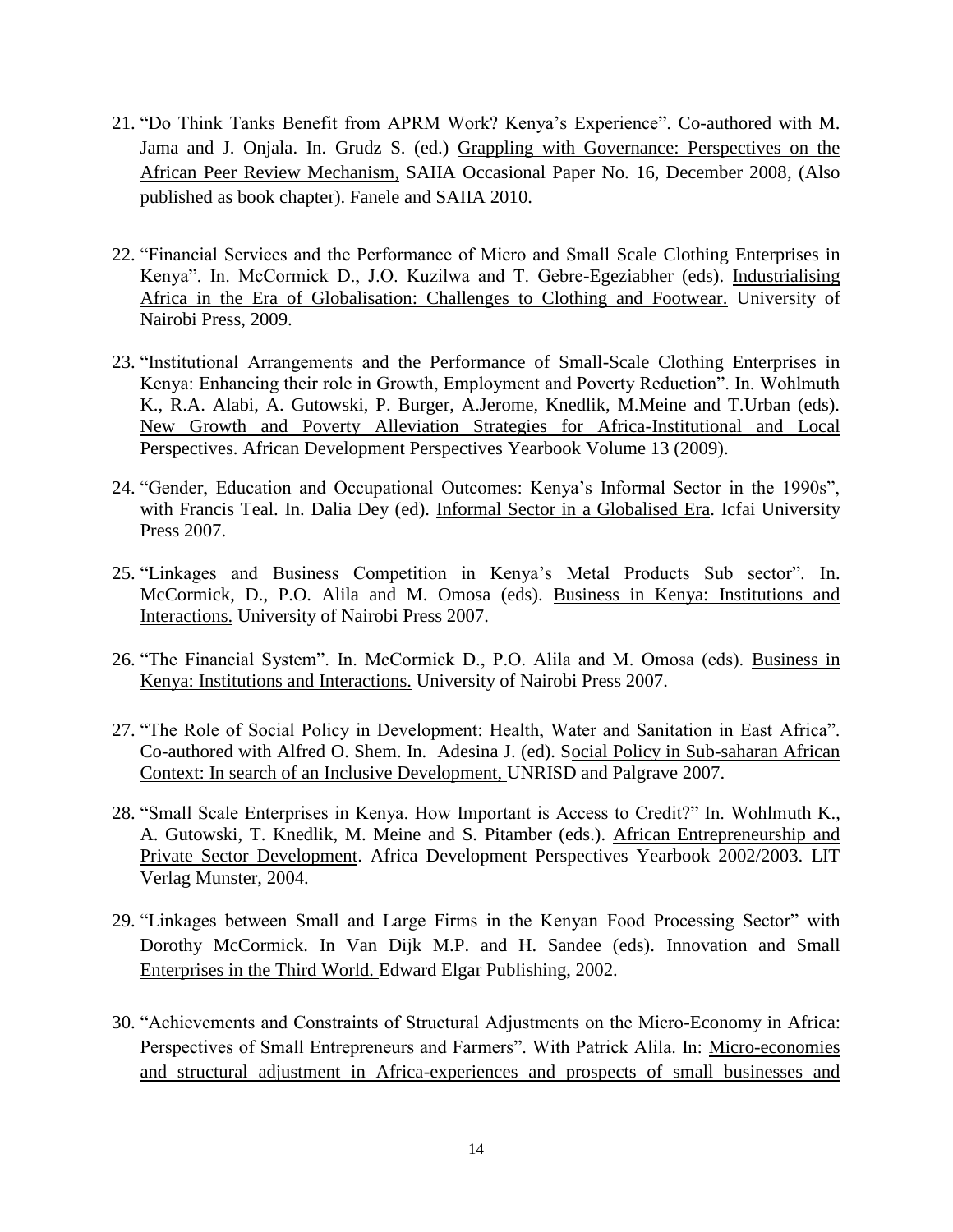farmers. Japan International Co-operation Agency (JICA), and Foundation for Advanced Studies on International Development (FASID), 1998.

- 31. The Role of Rural Infrastructure in Attaining Household Food Security: Research Issues and Policy Options With Reference to Kenya In: Proceedings of the 14<sup>th</sup> International Symposium on Sustainable Farming Systems, November 1996, Colombo, Sri Lanka.
- 32. Institutional Credit and the Efficiency of Resource Use among Small Scale Farmers in Kenya. In: *African Review of Money Finance and Banking number* 1-2/1995.
- 33. Institutional Credit Lending Policies and the Efficiency of Resource Use among Small Scale Farmers in Kenya. Studien zur Ländlichen Entwicklung, 46. Lit Verlag Münster-Hamburg, 1994.

## **Contributions of Background Papers**

Economic Report for Africa 2013: Reaping the Benefits of Value Addition for Industrial and Structural Transformation for Africa. Study commissioned by the Economic Commission for Africa.

Combating Poverty and Inequality: Structural Changes, Social Policy and Politics. Contributed background paper on: "Organised Interests, Development Strategies and Social Policy". United Nations Research Institute for Social Development (UNRISD). Geneva, 2010.

## **5. Selected Conference Papers**

- 1. "Occupational Distribution of Women in the Labour Market in Kenya". Paper presented at the 2012 Annual IAFFE Conference, Barcelona, Spain, 27-29, June 2012.
- 2. "Gender, Institutions, Access to Finance and the Development of Small Scale Enterprises in Kenya: Lessons for the Global Economic Crisis". Paper presented at the International Association For Feminist Economics (IAFFE) annual conference, Hangzhou, China, June 24- 26, 2011
- 3. "Explaining Female Labour Force Participation: The Case of Kenya's Informal Sector and the Effect of the Economic Crisis". A paper presented at the International Association For Feminist Economics (IAFFE) annual conference in Buenos Aires, Argentina, 22-24 July 2010.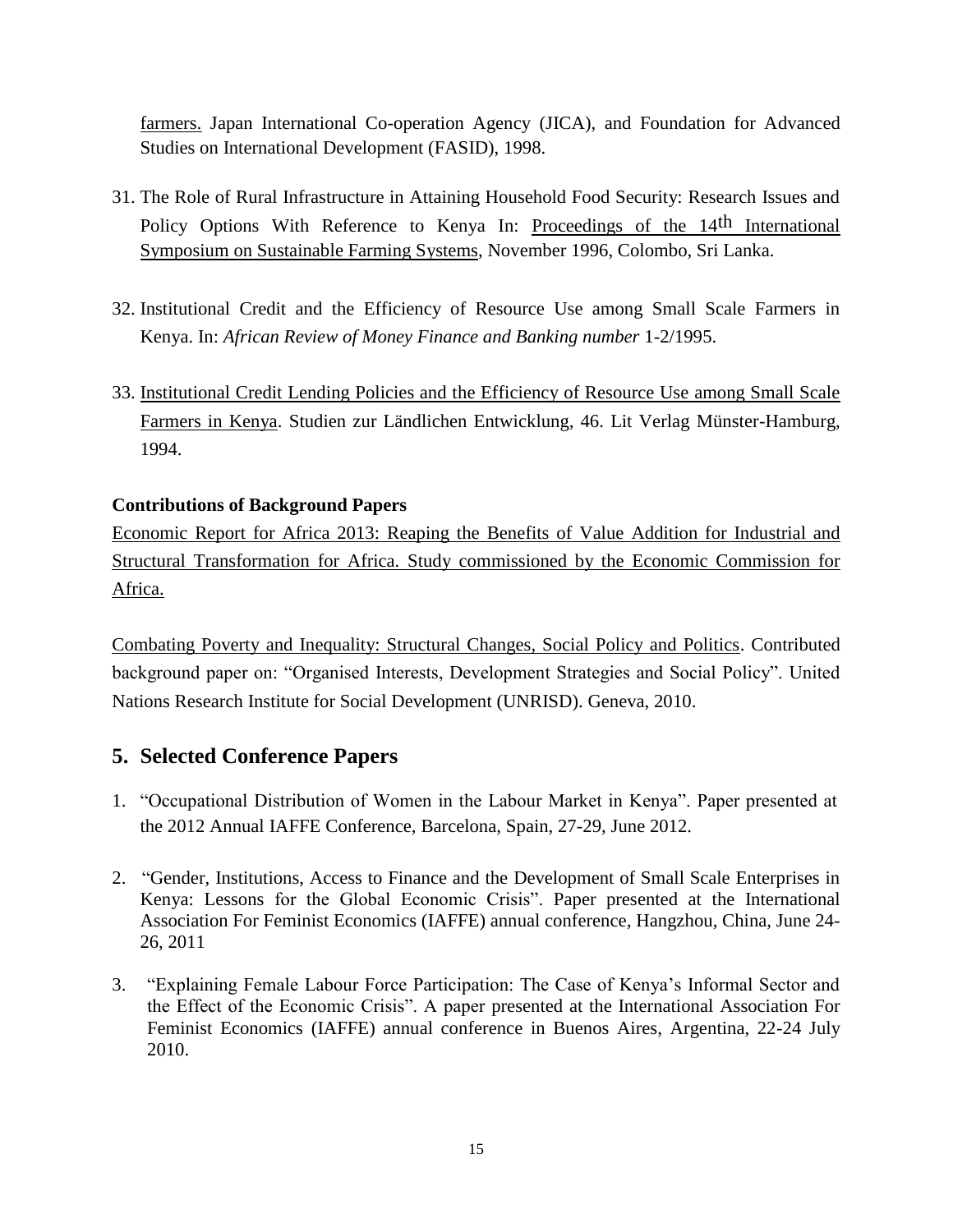- 4. "Government Policy and Female Labour Force Participation in Kenya". A paper presented at the International Association for Feminist Economics (IAFFE) annual conference in Boston, USA, 26-28 June 2009.
- 5. "Financial Access and Microfinance Development in Kenya". A paper presented at the conference on Economic Development in Africa at the Centre for the Study of African Economies, University of Oxford, UK, 22-24 March, 2009.
- 6. "Linkages, Access to Finance and the Performance of Small Scale Enterprises in Kenya". A Paper presented at the UNU-WIDER project workshop on Entrepreneurship and Economic Development: Concepts, Measurements and Impacts, 21-23 August 2008, Helsinki, Finland.
- 7. "Financial Access and the Performance of Small Scale Enterprises in Kenya" A paper presented at the Centre for the Study of African Economies conference on Economic Development in Africa, 19-20 March 2007, University of Oxford, UK.
- 8. The Limits of Policy Success: The Case of the Dairy Sector in Kenya. A paper presented at the workshop for the World Development Report, by the Future Agricultures Consortium at the IDS, Sussex, UK, 221-13 January 2007.
- 9. Globalisation, Government Policy and Access to Labour Markets in Kenya: Implications for Poverty Reduction. Paper presented at the UNU-WIDER Conference on "The Impact of Globalisation on the Poor in Africa", Johannesburg, South Africa, 1-2 December 2005.
- 10. "Agricultural Market Liberalisation, Private Trade and Incomes: Implications for Poverty Reduction in Rural Kenya". Paper presented at the conference on *Understanding Poverty and Growth in Sub-Saharan Africa*, at the Centre for the Study of African Economies, Oxford University, March 18-19, 2002.
- 11. "Understanding the Business Systems in Kenya: Firm Response to Changing Market Environment in the Metal Products Sector". With Benjamin Okech and Winnie Mitullah. Paper presented at a regional workshop on Business Systems in Africa 15-16 April 2002, Nairobi, Kenya.
- 12. "The Role of Rural Access Roads on the Development of Private Trade: Some Evidence From Maize Marketing in Kenya". A paper presented at the  $9<sup>th</sup>$  World Congress on Transport Research, July 22-27, 2001, Seoul, Korea.
- 13. "Access to Credit by Women in Agribusiness Trade: Empirical Evidence on the Use of Formal and Informal Credit Sources in Rural Kenya". Paper presented at the conference on